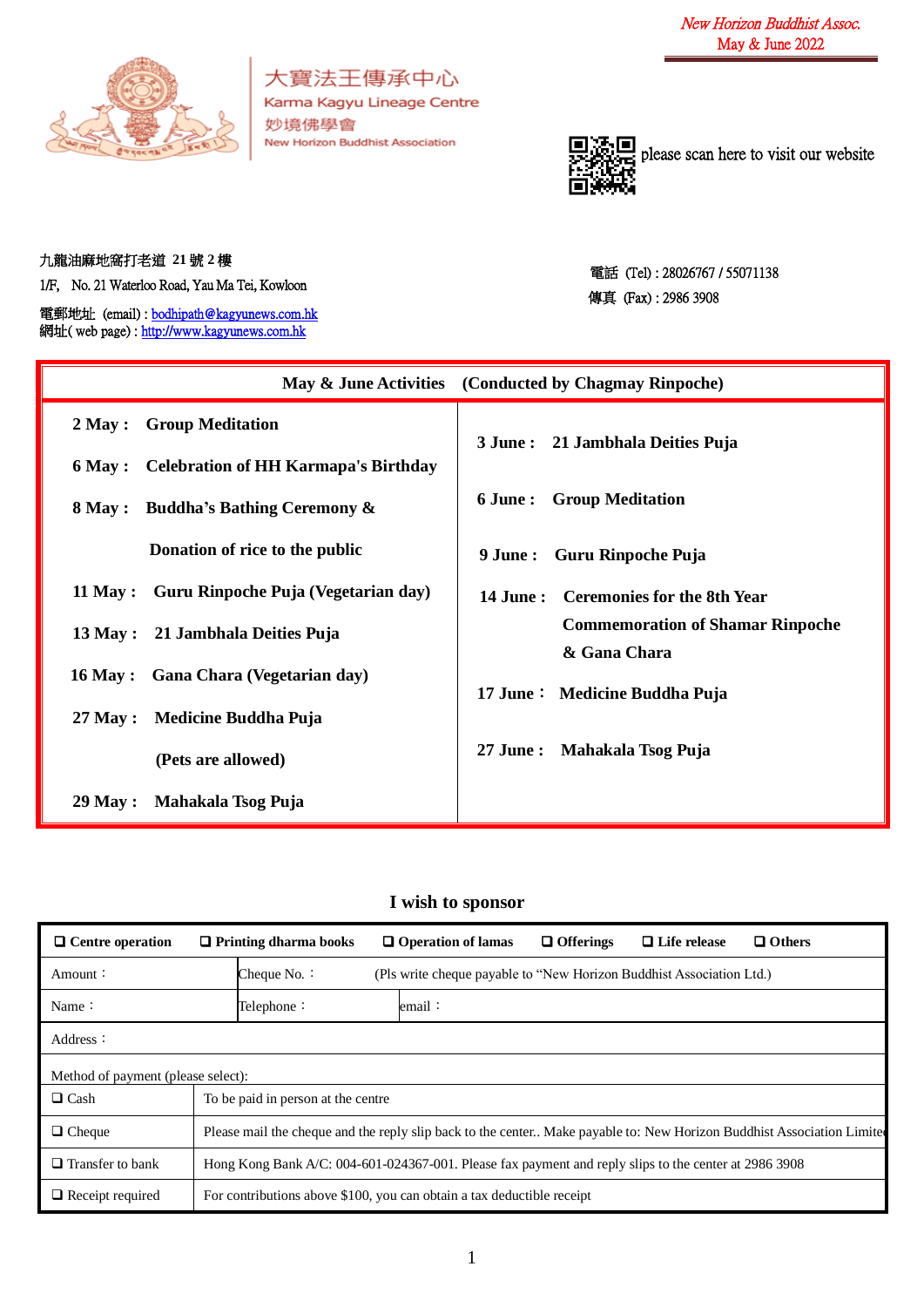| ➤                     |            | 2 May : Group Meditation 7:30pm                          |
|-----------------------|------------|----------------------------------------------------------|
| ➤                     |            | 6 May : Celebration of HH Karmapa's Birthday ; 7:30pm    |
| ➤                     |            | 8 May : Buddha's Bathing Ceremony ; 10am                 |
|                       |            | Donation of rice to the public; 2pm                      |
| ➤                     |            | 11 May : Guru Rinpoche Puja (Vegetarian day) ; 7:30pm    |
| ➤                     |            | 13 May : 21 Jambhala Deities Puja ; 7:30pm               |
| ➤                     |            | 16 May : Gana Chara ; 7:30pm                             |
| $\blacktriangleright$ |            | 27 May : Medicine Buddha Puja (Pets are allowed); 7:30pm |
| $\blacktriangleright$ |            | 29 May: Mahakala Puja; 2:30pm                            |
|                       |            |                                                          |
|                       |            | June Activities : Conducted by Chagmay Rinpoche          |
| ➤                     | $3$ June : | 21 Jambhala Deities Puja; 7:30pm                         |

- ➢ 6 June : Group Meditation ; 7:30pm
- ➢ 9 June : Guru Rinpoche Puja (Vegetarian Day) ; 7:30pm
- ➢ Ceremonies for the 8th Year Commemoration of Shamar Rinpoche & Gana Chara

| <b>DATE</b> | <b>TIME</b>           | <b>CHANTING DHARMA TEXT</b>                |  |  |  |
|-------------|-----------------------|--------------------------------------------|--|--|--|
| 14 June     | $4:30-6:00 \text{pm}$ | Group practice of Guru Yoga & Calling Guru |  |  |  |
|             | $7:30-9:00$ pm        | Group practice of Amitabha                 |  |  |  |

- ➢ 17 June : Medicine Buddha Puja ; 7:30pm
- ➢ 27 June : Mahakala Puja ; 7:30pm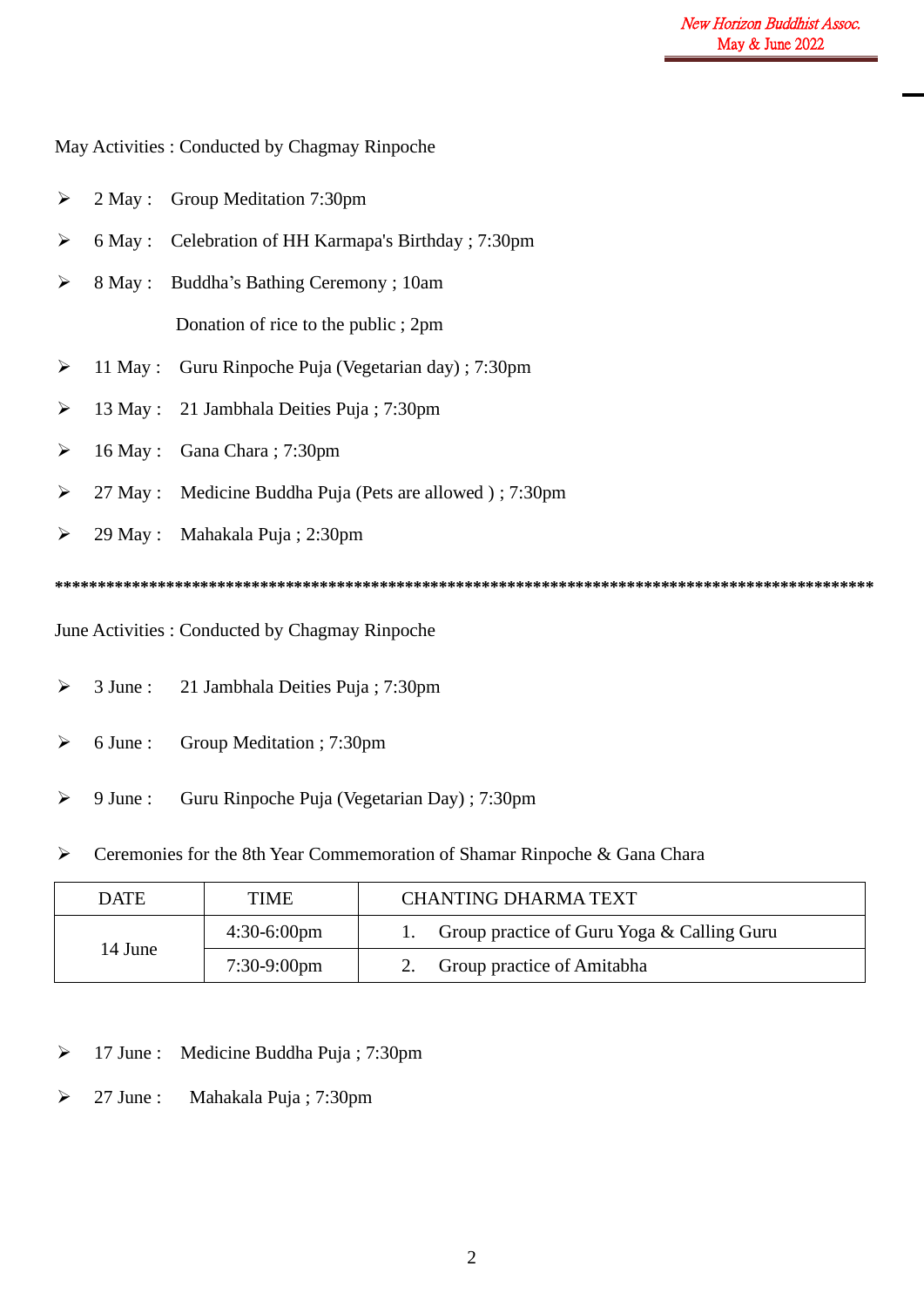|                                                                                             |                                                                    |                                                 | May 2022 Activities                                     |                 |                                                                   |                 |
|---------------------------------------------------------------------------------------------|--------------------------------------------------------------------|-------------------------------------------------|---------------------------------------------------------|-----------------|-------------------------------------------------------------------|-----------------|
| <b>Sunday</b>                                                                               | <b>Monday</b>                                                      | <b>Tuesday</b>                                  | <b>Wednesday</b>                                        | <b>Thursday</b> | <b>Friday</b>                                                     | <b>Saturday</b> |
| Green Tara & Amitabha<br>10:00am<br>1                                                       | Group<br><b>Meditation</b><br>7:30 <sub>pm</sub><br>$\overline{2}$ | 35 Buddha &<br>Shakyamuni<br>7:30pm<br>3        | 4                                                       | 5               | <b>Celebration of</b><br>Karmapa's<br><b>Birthday 7:30pm</b><br>6 | 7               |
| <b>Buddha's Bathing</b><br>Ceremony 10:00am<br><b>Donation of rice to</b><br>the public 2pm |                                                                    | 35 Buddha &<br>Shakyamuni<br>7:30 <sub>pm</sub> | <b>Guru Rinpoche</b><br>Puja (Vegetarian<br>Day) 7:30pm |                 | 21 Jambhala<br><b>Deities Puja</b><br>7:30 <sub>pm</sub>          |                 |
| 8                                                                                           | 9                                                                  | 10                                              | 11                                                      | 12              | 13                                                                | 14              |
| Green Tara & Amitabha<br>10:00am<br>15                                                      | <b>Gana Chara</b><br>7:30pm<br>16                                  | 35 Buddha &<br>Shakyamuni<br>7:30pm<br>17       | 18                                                      | 19              | Recitation &<br>Meditation of<br>Three roots<br>7:30pm<br>20      | 21              |
| Green Tara & Amitabha<br>10:00am<br>22                                                      | 23                                                                 | 35 Buddha &<br>Shakyamuni<br>7:30pm<br>24       | 25                                                      | 26              | <b>Medicine Buddha</b><br>Puja 7:30pm<br>(Pets allowed)<br>27     | 28              |
| Green Tara & Amitabha<br>10:00am<br>Mahakala Tsog Puja<br>2:30 <sub>pm</sub><br>29          | 30                                                                 | 35 Buddha &<br>Shakyamuni<br>7:30pm<br>31       |                                                         |                 |                                                                   |                 |

|                                        |                                           |                                                                                                                                                 | <b>June 2022 Activities</b> |                                                                        |                                                                          |                 |
|----------------------------------------|-------------------------------------------|-------------------------------------------------------------------------------------------------------------------------------------------------|-----------------------------|------------------------------------------------------------------------|--------------------------------------------------------------------------|-----------------|
| <b>Sunday</b>                          | <b>Monday</b>                             | <b>Tuesday</b>                                                                                                                                  | <b>Wednesday</b>            | <b>Thursday</b>                                                        | Friday                                                                   | <b>Saturday</b> |
|                                        |                                           |                                                                                                                                                 | $\mathbf{1}$                | $\overline{2}$                                                         | 21 Jambhala<br><b>Deities Puja</b><br>7:30pm<br>3                        | 4 <sup>1</sup>  |
| Green Tara & Amitabha<br>10:00am<br>5  | Group<br><b>Meditation</b><br>7:30pm<br>6 | 35 Buddha &<br>Shakyamuni<br>7:30pm<br>7                                                                                                        | 8                           | <b>Guru Rinpoche</b><br>(Vegetarian day)<br>7:30pm<br>$\boldsymbol{9}$ | Recitation &<br>Meditation of<br>Three roots<br>7:30 <sub>pm</sub><br>10 | 11              |
| Green Tara & Amitabha<br>10:00am<br>12 | 13                                        | <b>Ceremonies for</b><br>The 8 <sup>th</sup> Year -<br><b>Commemoration</b><br>of Shamar<br><b>Rinpoche</b><br>4:30-6:00pm<br>7:30-9:00pm<br>14 | 15                          | 16                                                                     | <b>Medicine</b><br><b>Buddha Puja</b><br>7:30pm<br>17                    | 18              |
| Green Tara & Amitabha<br>10:00am<br>19 | 20                                        | 35 Buddha &<br>Shakyamuni<br>7:30 <sub>pm</sub><br>21                                                                                           | 22                          | 23                                                                     | Recitation &<br>Meditation of<br>Three roots<br>7:30pm<br>24             | 25              |
| Green Tara & Amitabha<br>10:00am<br>26 | <b>Mahakala Tsog</b><br>Puja 7:30pm<br>27 | $\overline{35}$ Buddha &<br>Shakyamuni<br>7:30pm<br>28                                                                                          | 29                          | 30                                                                     |                                                                          |                 |

For the most update time-table, please visit : http:/[/www.kagyunews.com.hk](http://www.kagyunews.com.hk/)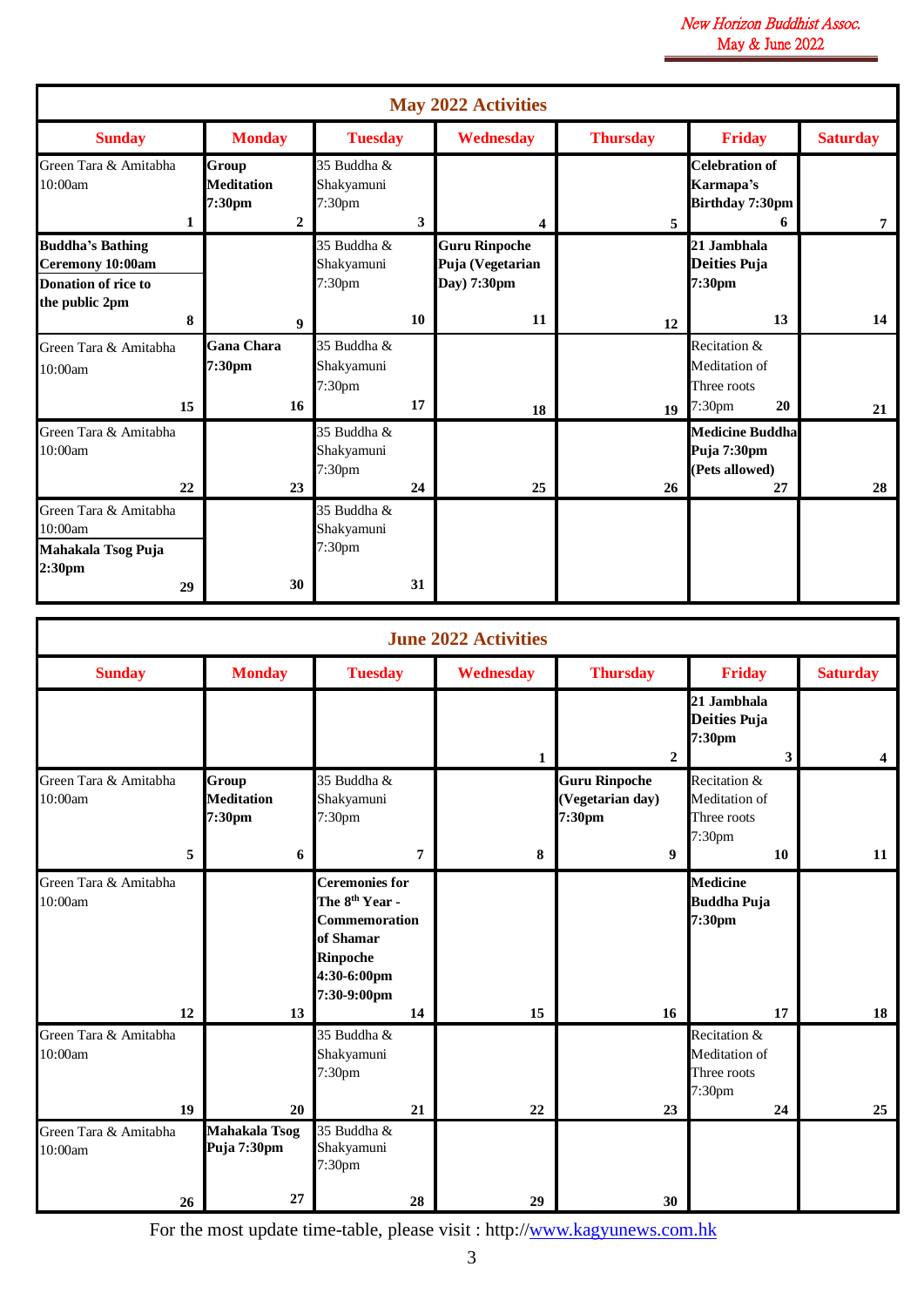|                                                     | <b>Q</b> List of Donors $\alpha$              |  |  |  |  |  |
|-----------------------------------------------------|-----------------------------------------------|--|--|--|--|--|
| <b>Operations</b>                                   | <b>Life Release</b>                           |  |  |  |  |  |
| AL Insurance Consultants Ltd. • Yeung Biu Wah •     | Kunzig Shamarpa · Margaret Tse · Melody Wan · |  |  |  |  |  |
| Chan Lai Chun Cheung Chi Hing Chin Ping Wing        | Amy Chow · Chan Chau Hing · Chen Chieh ·      |  |  |  |  |  |
| Eliza Fok · Ho Chui Yuk · Kwan Mei Wan · Leung Hing | Wong Kit、黎保宜、畢浩然、畢東雄合家、畢婉玲、                   |  |  |  |  |  |
| Yeung · Celina Liu · Shum Yuk Lung · Wu Wai Man ·   | 張耀升、陳少英、畢東源、麥志明、畢婉賢、魯愛英、                      |  |  |  |  |  |
| Yuen Yee Wan · Lai Suk Yi Evelyn · Margaret Tse ·   | 鄧曉螢、佛弟子、許明志、鄧曉宜、Lam Yiu Pui                   |  |  |  |  |  |
| Melody Wan · Amy Chow Pedro Keung Family ·          | Au Yuk Kwai · Joanna Lam                      |  |  |  |  |  |
| Chan Chau Hing、黎保宜、溫永力、黃啟剛、                         | <b>Offerings</b>                              |  |  |  |  |  |
| 黃俊龍、黃俊健、黃鐸傑、陳潮蓮、徐靜珠、                                | Margaret Tse · Melody Wan · Amy Chow ·        |  |  |  |  |  |
| 黃俊強、黃佩儀、李顯恩、周有嬌、鄭濟元、                                | Pedro Keung Family、黎保宜、莊志文、周有嬌、               |  |  |  |  |  |
| 李金玉、利金海、潘震煌、莊財亨、張姜釗文、                               | 鄭濟元、李金玉、利金海、潘震煌、莊財亨                           |  |  |  |  |  |
| 溫少佳、溫姜釗傑、葉渺水、張淑芝                                    | 張姜釗文、溫少佳、溫姜釗傑、葉渺水、張淑芝                         |  |  |  |  |  |
| <b>Printing</b>                                     | <b>Operation of Lamas</b>                     |  |  |  |  |  |
| Margaret Tse · Melody Wan · Amy Chow ·              | Margaret Tse、Melody Wan、Amy Chow、 黎保宜、        |  |  |  |  |  |
| Pedro Keung Family、黎保宜、許明志、周有嬌、                     | Pedro Keung Family、周有嬌、鄭濟元                    |  |  |  |  |  |
| 鄭濟元、李金玉、利金海、潘震煌、                                    | 李金玉 ・                                         |  |  |  |  |  |
| 莊財亨 、張姜釗文 、溫少佳 、溫姜釗傑 、                              | $\boldsymbol{\lambda}$                        |  |  |  |  |  |
| 葉渺水・張淑芝                                             | 利金海、潘震煌、莊財亨、張姜釗文、溫少佳                          |  |  |  |  |  |
| <b>Others</b>                                       | 溫姜釗傑・葉渺水・張淑芝                                  |  |  |  |  |  |

**\*\* The above donor's list is upon receipt before 14 Apr. \*\* We are grateful for your continuous support**

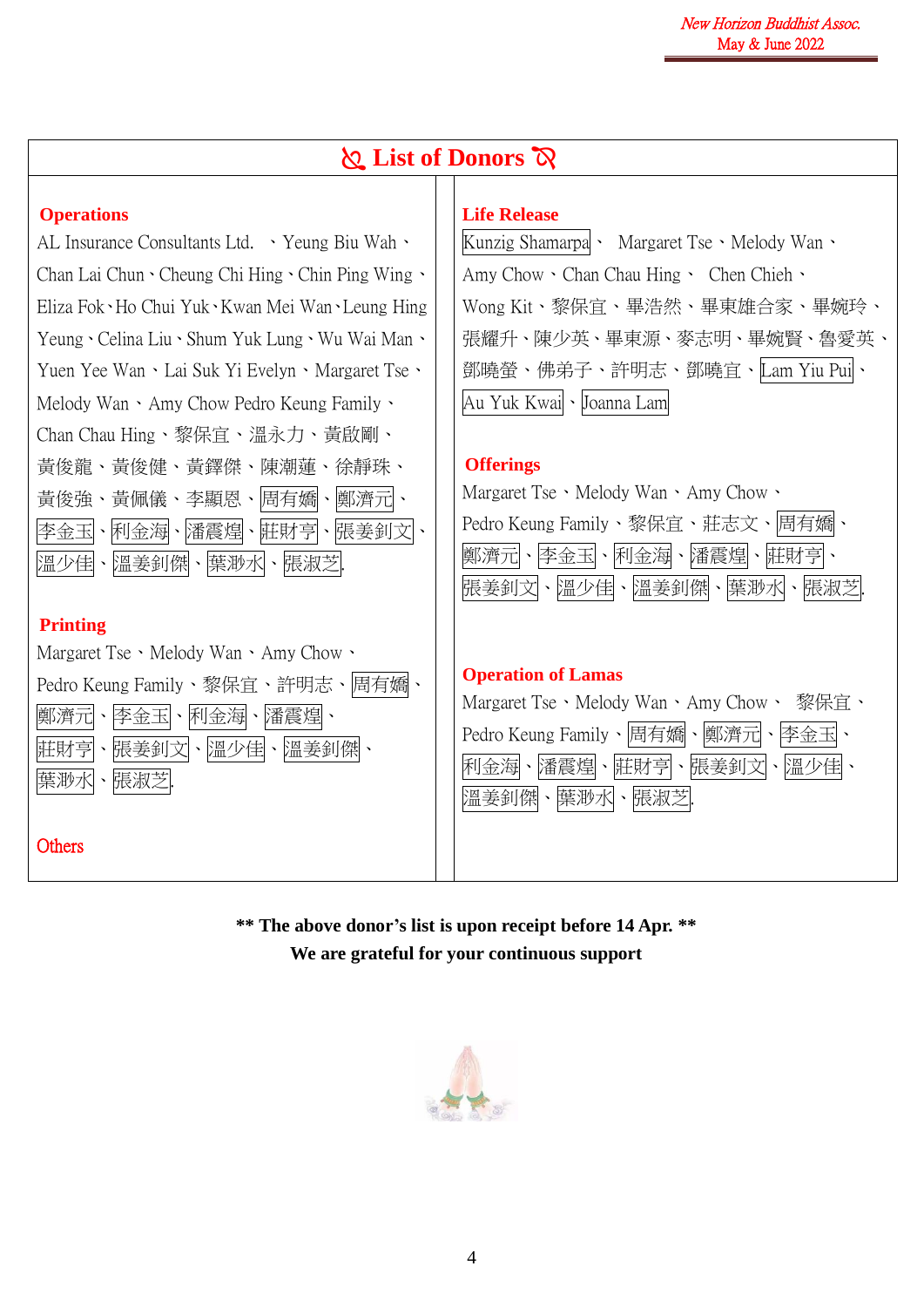## **Reply Form (Receipt for tax purpose will be given for donation above \$100)**

| Celebration of HH Karmapa's Birthday – 6 May |  |        |      |                             |              |         |   |  |
|----------------------------------------------|--|--------|------|-----------------------------|--------------|---------|---|--|
| Lamp Offering (6-days)                       |  | \$350x | nos. | Lamp Offering (3-days)      | \$230 x      | nos     | S |  |
| <b>Blessing cards - Name:</b>                |  |        |      |                             | $$30 \times$ | nos.    |   |  |
| <b>Food Offering</b>                         |  |        |      |                             | \$100x       | nos.    | D |  |
| <b>Flower Offering</b>                       |  |        |      | Donation at your discretion |              |         | Φ |  |
|                                              |  |        |      |                             |              | *Total: | Φ |  |

| <b>Buddha's Bathing Ceremony - 8 May</b> |        |      |                             |                      |   |  |  |
|------------------------------------------|--------|------|-----------------------------|----------------------|---|--|--|
| Lamp Offering (6-days)                   | \$350x | nos. | Lamp Offering (3-days)      | \$230 x<br>nos       |   |  |  |
| <b>Blessing cards - Name:</b>            |        |      |                             | $$30 \times$<br>nos. |   |  |  |
| <b>Food Offering</b>                     |        |      |                             | \$100x<br>nos.       |   |  |  |
| <b>Flower Offering</b>                   |        |      | Donation at your discretion |                      | Φ |  |  |
|                                          |        |      |                             | $*Total$ :           | S |  |  |

| Donation of rice to the public - 8 May |          |  |
|----------------------------------------|----------|--|
| Donation at your discretion            | *Total : |  |

| Guru Rinpoche Puja – 11 May   |        |      |                             |                      |   |
|-------------------------------|--------|------|-----------------------------|----------------------|---|
| Lamp Offering (6-days)        | \$350x | nos. | Lamp Offering (3-days)      | \$230 x<br>nos       | 5 |
| <b>Blessing cards - Name:</b> |        |      |                             | $$30 \times$<br>nos. |   |
| <b>Food Offering</b>          |        |      |                             | \$100x<br>nos.       | S |
| <b>Flower Offering</b>        |        |      | Donation at your discretion |                      |   |
|                               |        |      |                             | *Total:              |   |

| 21 Jambhala deities Puja – 13 May |        |                                |                  |          |  |  |
|-----------------------------------|--------|--------------------------------|------------------|----------|--|--|
| Lamp Offering (6-days)            | \$350x | Lamp Offering (3-days)<br>nos. | \$230 x          | S<br>nos |  |  |
| Blessing cards - Name:            |        |                                | $$30 \times$     | nos.     |  |  |
| <b>Food Offering</b>              |        |                                | \$100x           | nos.     |  |  |
| <b>Flower Offering</b>            |        | Donation at your discretion    |                  |          |  |  |
|                                   |        |                                | <i>*</i> Total : | C        |  |  |

| Please mail the cheque or fax the pay-in slip with reply form back to center. Fax: 2986 3908 or WhatSapp 55071138<br>Cheques payable to "New Horizon Buddhist Association Ltd." HSBC A/C No. 004-601-024367-001 |       |        |  |  |  |
|-----------------------------------------------------------------------------------------------------------------------------------------------------------------------------------------------------------------|-------|--------|--|--|--|
| Name:                                                                                                                                                                                                           |       | Tel:   |  |  |  |
| Address:                                                                                                                                                                                                        |       |        |  |  |  |
| Email:                                                                                                                                                                                                          |       |        |  |  |  |
| Cheque No.:                                                                                                                                                                                                     | Bank: | Total: |  |  |  |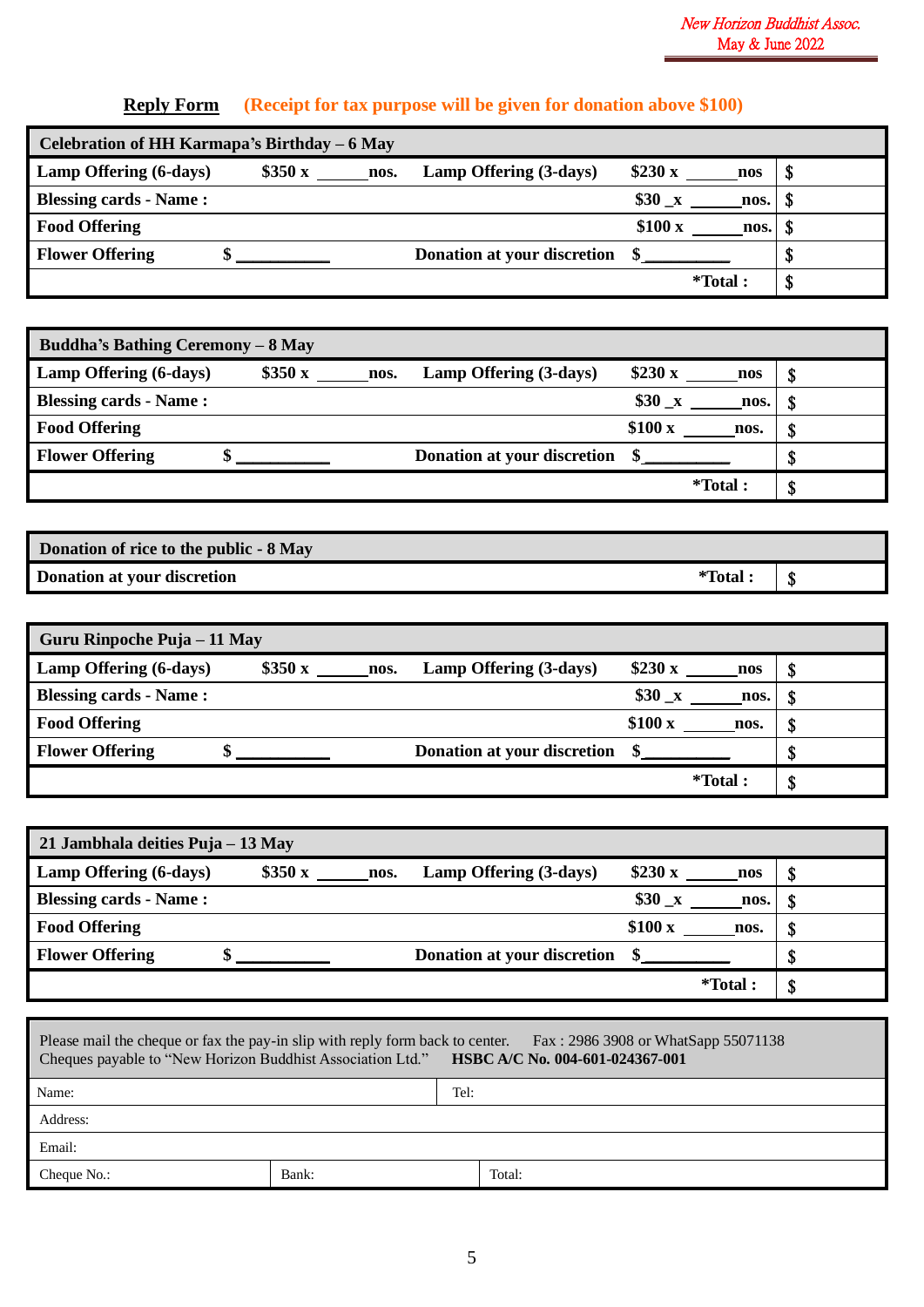| Gana Chara – 16 May           |        |      |                             |                              |      |
|-------------------------------|--------|------|-----------------------------|------------------------------|------|
| Lamp Offering (6-days)        | \$350x | nos. | Lamp Offering (3-days)      | \$230x<br>nos                | - S  |
| <b>Blessing cards - Name:</b> |        |      |                             | \$30<br>$\mathbf{x}$<br>nos. |      |
| <b>Food Offering</b>          |        |      |                             | \$100x<br>nos.               | - 33 |
| <b>Flower Offering</b>        |        |      | Donation at your discretion |                              | ъD   |
|                               |        |      |                             | <i>*</i> Total :             | D.   |

| Medicine Bhudda Puja – 27 May |        |      |                             |            |      |  |
|-------------------------------|--------|------|-----------------------------|------------|------|--|
| Lamp Offering (6-days)        | \$350x | nos. | Lamp Offering (3-days)      | \$230 x    | nos  |  |
| <b>Blessing cards - Name:</b> |        |      |                             | $$30_x$    | nos. |  |
| <b>Food Offering</b>          |        |      |                             | \$100x     | nos. |  |
| <b>Flower Offering</b>        |        |      | Donation at your discretion |            |      |  |
|                               |        |      |                             | $*Total$ : |      |  |

| Mahakala Tsog Puja – 29 May   |                |                             |                      |    |  |
|-------------------------------|----------------|-----------------------------|----------------------|----|--|
| Lamp Offering (6-days)        | \$350x<br>nos. | Lamp Offering (3-days)      | \$230 x<br>nos       | -S |  |
| <b>Blessing cards - Name:</b> |                |                             | $$30 \times$<br>nos. |    |  |
| <b>Food Offering</b>          |                |                             | \$100x<br>nos.       |    |  |
| <b>Flower Offering</b>        |                | Donation at your discretion |                      | Φ  |  |
|                               |                |                             | *Total:              | \$ |  |

| Please mail the cheque or fax the pay-in slip with reply form back to center. Fax: 2986 3908 or WhatSapp 55071138<br><b>HSBC A/C No. 004-601-024367-001</b><br>Cheques payable to "New Horizon Buddhist Association Ltd." |       |  |        |  |  |
|---------------------------------------------------------------------------------------------------------------------------------------------------------------------------------------------------------------------------|-------|--|--------|--|--|
| Name:                                                                                                                                                                                                                     |       |  | Tel:   |  |  |
| Address:                                                                                                                                                                                                                  |       |  |        |  |  |
| Email:                                                                                                                                                                                                                    |       |  |        |  |  |
| Cheque No.:                                                                                                                                                                                                               | Bank: |  | Total: |  |  |